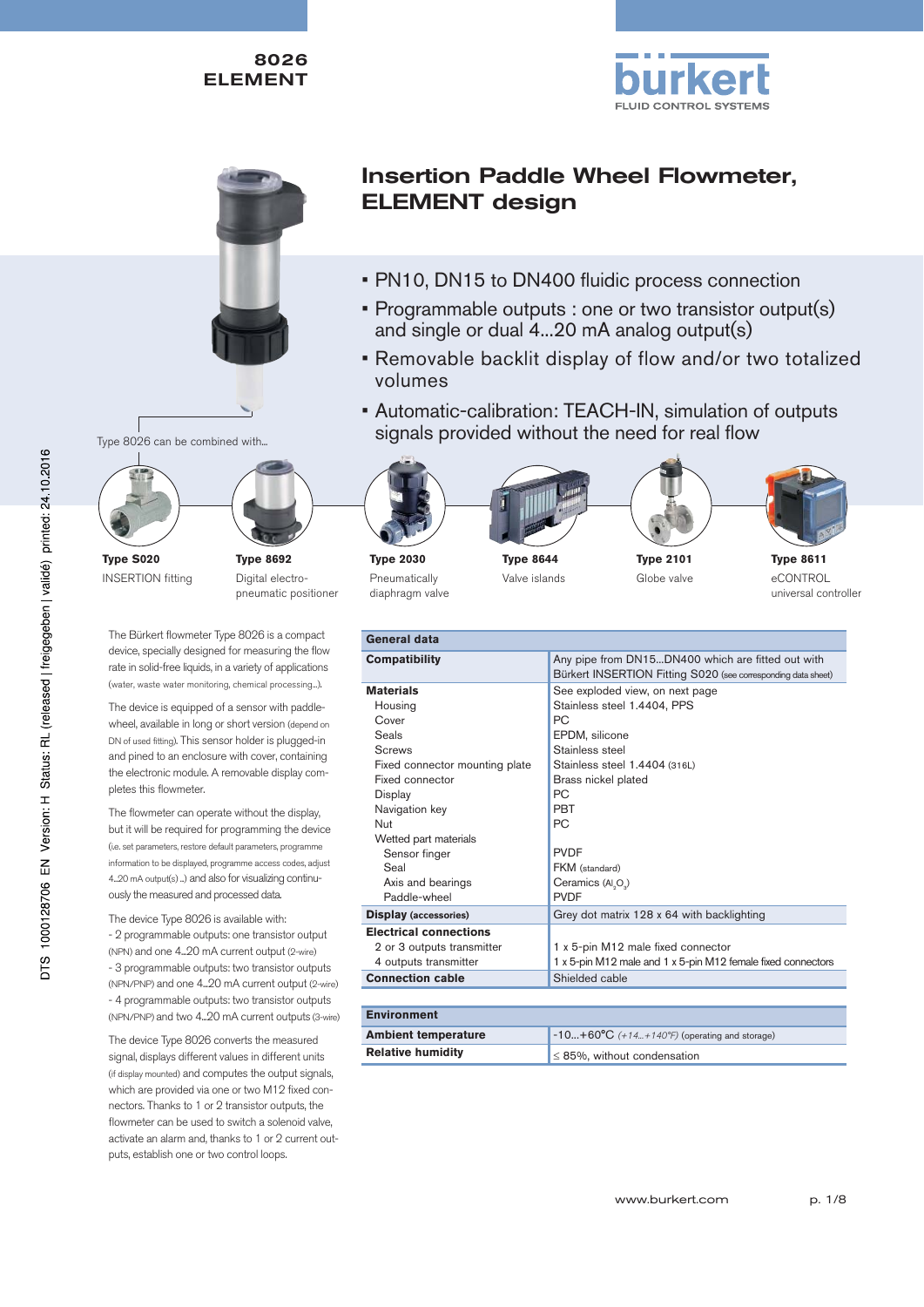| Complete device data (Pipe + flowmeter) |                                                                  |  |  |
|-----------------------------------------|------------------------------------------------------------------|--|--|
| Pipe diameter                           | DN15DN400                                                        |  |  |
| <b>Measuring range</b>                  | $0.310$ m/s                                                      |  |  |
| Medium temperature with fitting in      |                                                                  |  |  |
| PVC / PP                                | $0+50^{\circ}C$ (+32+122°F) / $0+80^{\circ}C$ (+32+176°F)        |  |  |
| PVDF, brass or stainless steel          | $-15+100^{\circ}C$ (+5+212°F)                                    |  |  |
| Medium pressure max.                    | PN10 (145 PSI) - see pressure/temperature chart                  |  |  |
| <b>Viscosity / Particles rate</b>       | 300 cSt max. / 1% max.                                           |  |  |
| <b>Measurement deviation</b>            |                                                                  |  |  |
| Teach-In                                | $\pm 1\%$ of Reading (at Teach-In flow rate value) <sup>1)</sup> |  |  |
| Standard K-factor                       | $±2.5\%$ of Reading <sup>1)</sup>                                |  |  |
| Linearity                               | $\pm 0.5\%$ of F.S.*1)                                           |  |  |
| <b>Repeatability</b>                    | $\pm 0.4\%$ of Reading <sup>1)</sup>                             |  |  |

<sup>1)</sup> Under reference conditions i.e. measuring fluid=water, ambient and water temperature=20°C (68°F), applying the minimum inlet and outlet pipe straights, matched inside pipe dimensions. \* F.S.=Full scale (10 m/s)

| <b>Electrical data</b>                   |                                                                         |  |  |
|------------------------------------------|-------------------------------------------------------------------------|--|--|
| <b>Power supply</b>                      |                                                                         |  |  |
| 2 or 3 outputs transmitter (2-wire)      | 1436 V DC, filtered and regulated                                       |  |  |
| 4 outputs transmitter (3-wire)           | 1236 V DC, filtered and regulated                                       |  |  |
| <b>Characteristics of the power</b>      | Limited power source (according to §9.3 of the UL61010-1 standard)      |  |  |
| source (not provided) of UL recog-       | or, Class 2 type power source (according to the 1310/1585               |  |  |
| nized devices                            | and 60950-1 standards)                                                  |  |  |
| <b>Current consumption with sensor</b>   | $\leq$ 1 A (with transistors load)                                      |  |  |
| 2 or 3 outputs transmitter (2-wire)      | $\leq$ 25 mA (at 14 V DC without transistors load, with current loop)   |  |  |
| 4 outputs transmitter (3-wire)           | $\leq$ 5 mA (at 12 V DC without transistors load, without current loop) |  |  |
| <b>Power consumption</b>                 | 40 W max.                                                               |  |  |
| <b>Reversed polarity of DC</b>           | Protected                                                               |  |  |
| Voltage peak                             | Protected                                                               |  |  |
| <b>Short circuit</b>                     | Protected for transistor outputs                                        |  |  |
| Output                                   |                                                                         |  |  |
| Transistor                               |                                                                         |  |  |
| 1 transistor output (Transmitter 2-wire) | NPN, open collector, 136 V DC, max. 700 mA                              |  |  |
|                                          |                                                                         |  |  |
| 2 transistor outputs                     | Configurable as sourcing or sinking (respectively both as PNP           |  |  |
| (Transmitter 2 or 3-wire)                | or NPN), open collector, max. 700 mA, 0.5 A max. per                    |  |  |
|                                          | transistor if the 2 transistor outputs are wired                        |  |  |
|                                          | NPN-output: 136 V DC                                                    |  |  |
|                                          | PNP-output: Power supply                                                |  |  |
| Current                                  | 420 mA programmable as sourcing or sinking (in the same                 |  |  |
|                                          | mode as transistor).                                                    |  |  |
| 1 current output (Transmitter 2-wire)    | max. loop impedance: 1100 $\Omega$ at 36 V DC;                          |  |  |
|                                          | 610 $\Omega$ at 24 V DC; 180 $\Omega$ at 14 V DC                        |  |  |
|                                          |                                                                         |  |  |
| 2 current outputs                        | max. loop impedance: 1100 $\Omega$ at 36 V DC;                          |  |  |
| (Transmitter 3-wire)                     | 610 $\Omega$ at 24 V DC; 100 $\Omega$ at 12 V DC                        |  |  |
| 420 mA output uncertainty                | ±1%                                                                     |  |  |

| <b>Standards, directives and certifications</b>                                     |                                                                                                                                                                                                                                                     |  |  |  |
|-------------------------------------------------------------------------------------|-----------------------------------------------------------------------------------------------------------------------------------------------------------------------------------------------------------------------------------------------------|--|--|--|
| <b>Protection class</b>                                                             | IP65, IP67 (according to EN60529), NEMA 4X (according to<br>NEMA250) with device wired and M12 cable plug mounted<br>and tightened and cover fully screwed down                                                                                     |  |  |  |
| Standard and directives CE<br>Pressure                                              | The applied standards, which verify conformity with the EU<br>Directives, can be found on the EU Type Examination Certifi-<br>cate and/or the EU Declaration of conformity (if applicable)<br>Complying with article 4, §1 of 2014/68/EU directive* |  |  |  |
| <b>Certification</b><br>UL-Recognized for<br>US and Canada $\mathbf{M}_{\text{us}}$ | UL61010-1 + CAN/CSA-C22.2 No.61010-1                                                                                                                                                                                                                |  |  |  |

Â

If the device is mounted in a humid environment or outside the maximum allowed voltages are **35 V DC** instead of 36 V DC.

# **burkert**

## Pressure/temperature chart



### Materials view



\* For the 2014/68/EU pressure directive, the device can only be used under following conditions (depend on max. pressure, pipe diameter and fluid).

| <b>Type of fluid</b>                 | <b>Conditions</b>                                |
|--------------------------------------|--------------------------------------------------|
| Fluid group 1,<br>article 4, §1.c.i  | DN < 25                                          |
| Fluid group 2,<br>article 4, §1.c.i  | $DN < 32$ or<br>$PN^*DN < 1000$                  |
| Fluid group 1,<br>article 4, §1.c.ii | $DN < 25$ or<br>$PN^*DN < 2000$                  |
| Fluid group 2,<br>article 4, §1.c.ii | $DN < 200$ or<br>$PN < 10$ or<br>$PN^*DN < 5000$ |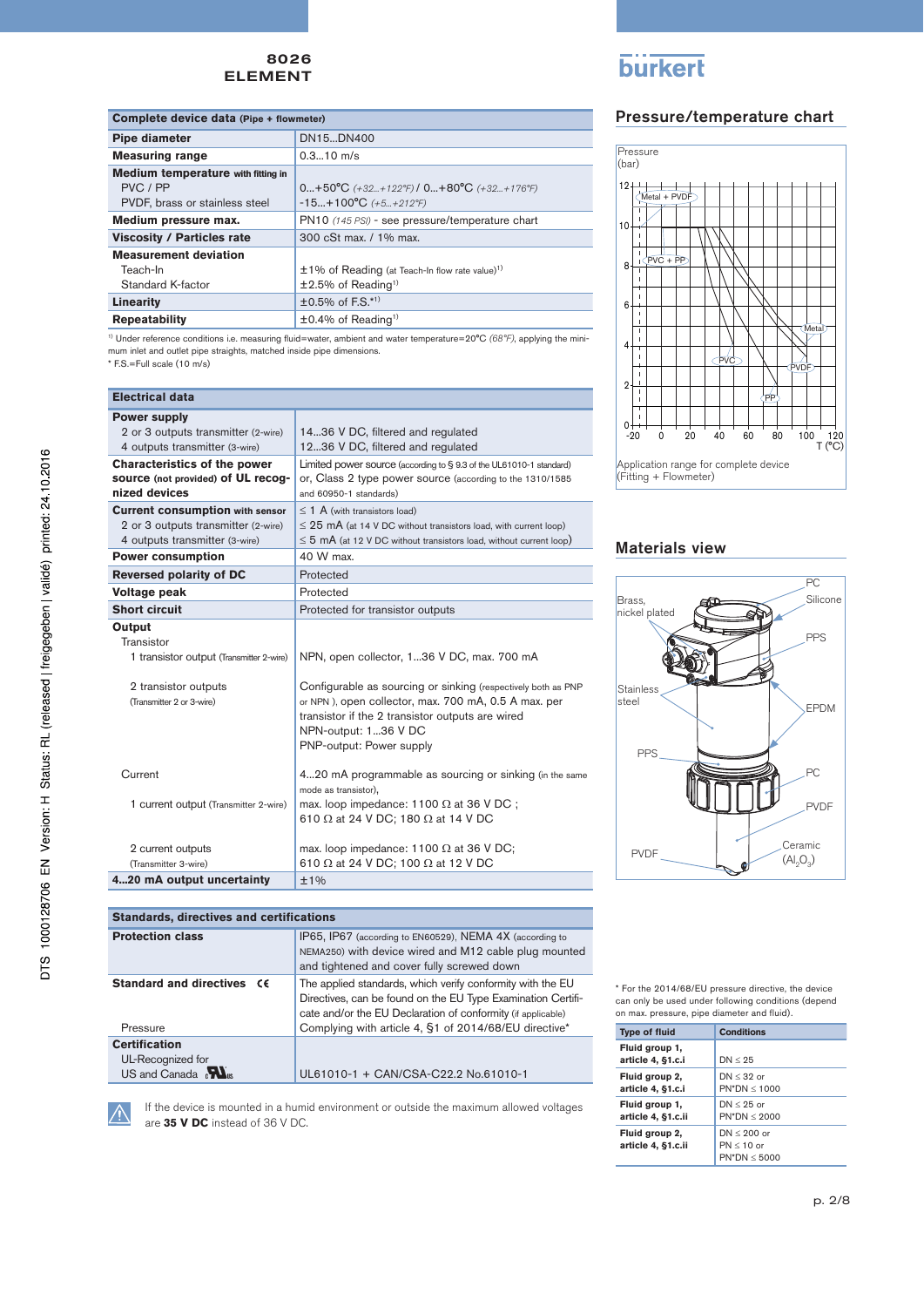

#### Principle of operation

When liquid flows through the pipe, the paddle-wheel with 4 inserted magnets is set in rotation, producing a measuring signal in the sensor (Hall sensor). The frequency modulated induced voltage is proportional to the flow velocity of the fluid.

A conversion coefficient (K-factor, available in the instruction manual of the S020 fitting), specific to each pipe (size and material) enables the conversion of this frequency into flow rate.



The electronic component converts the measured signal into several outputs (according to the flowmeter version) and displays the actual value. Counters are used to obtain the volume of fluid passed through the pipe.

### In-line installation



The 8026 flowmeter can easily be installed into any Bürkert INSERTION fitting system (S020), by just fixing the main nut.

Minimum straight upstream and downstream distances must be observed. According to the pipe's design, necessary distances can be bigger or use a flow conditioner to obtain the best accuracy. Fore more information, please refer to EN ISO 5167-1.



EN ISO 5167-1 prescribes the straight inlet and outlet distances that must be complied with when installing fittings in pipe lines in order to achieve calm flow conditions. The most important layouts that could lead to turbulence in the flow are shown below, together with the associated prescribed minimum inlet and outlet distances.

These ensure calm, problem-free measurement conditions at the measurement point.



The flow rate sensor can be installed into either horizontal or vertical pipes.



Pressure and temperature ratings must be respected according to the selected fitting material. The suitable pipe size is selected using the diagram Flow/Velocity/DN.

The flowmeter is not designed for gas flow measurement.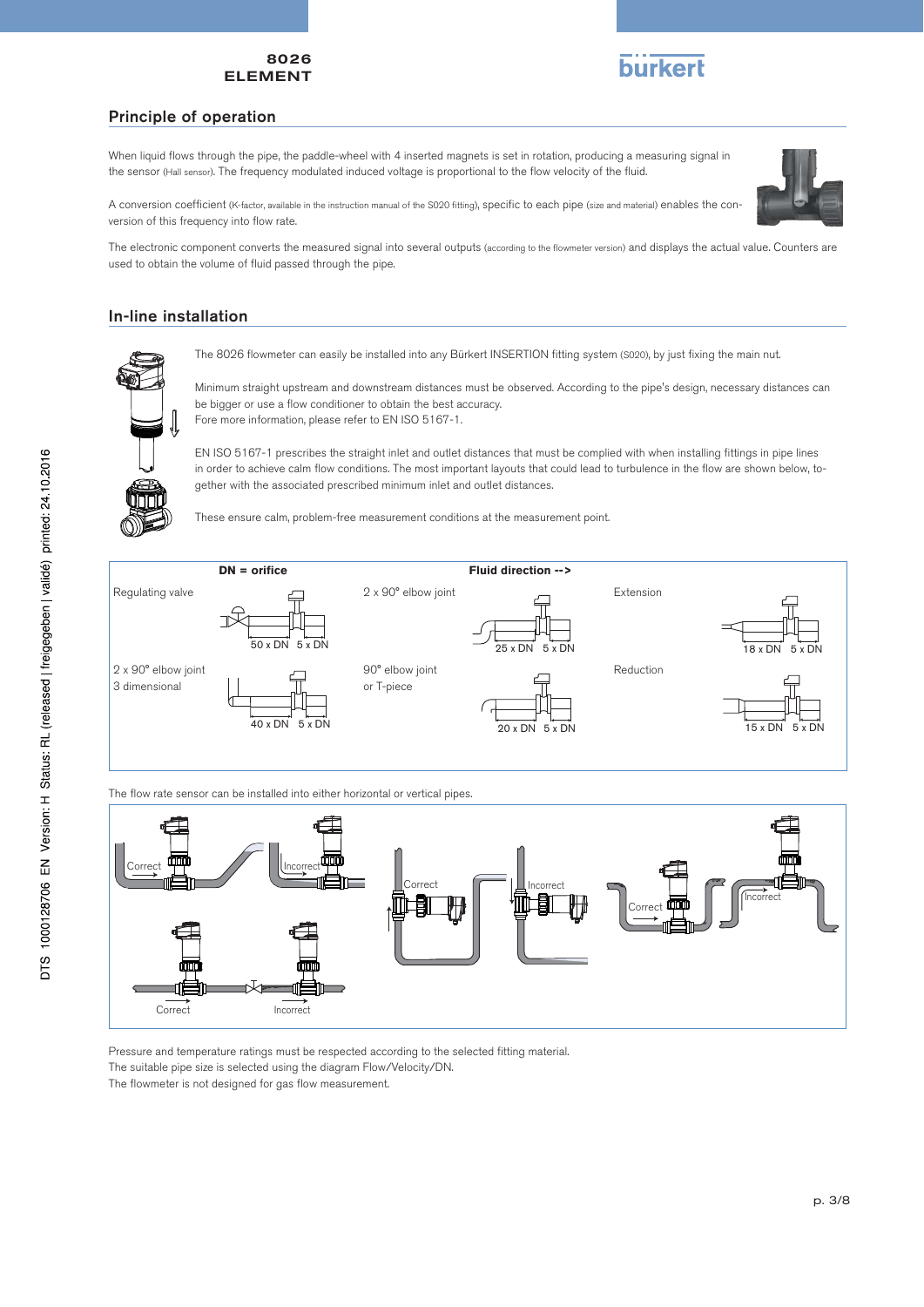

#### Selection of fitting/pipe size

- Specification of nominal flow: 10 m3/h

For these specifications, the diagram indicates a pipe size of DN40 [or DN50 for (\*)

- Ideal flow velocity: 2...3 m/s

mentioned fittings]

#### **Example:**

**Flow rate**



DTS 1000128706 EN Version: H Status: RL (released | freigegeben | validé) printed: 24.10.2016

**\* for following fittings with: - external threads acc. to SMS 1145**

**- weld ends acc. to SMS 3008, BS4825-1/ASME BPE/DIN 11866 series C or DIN 11850 series 2/DIN 11866 series A/DIN EN 10357 series A**

**- Clamp acc. to SMS 3017, BS 4825-3/ASME BPE or DIN 32676 series A**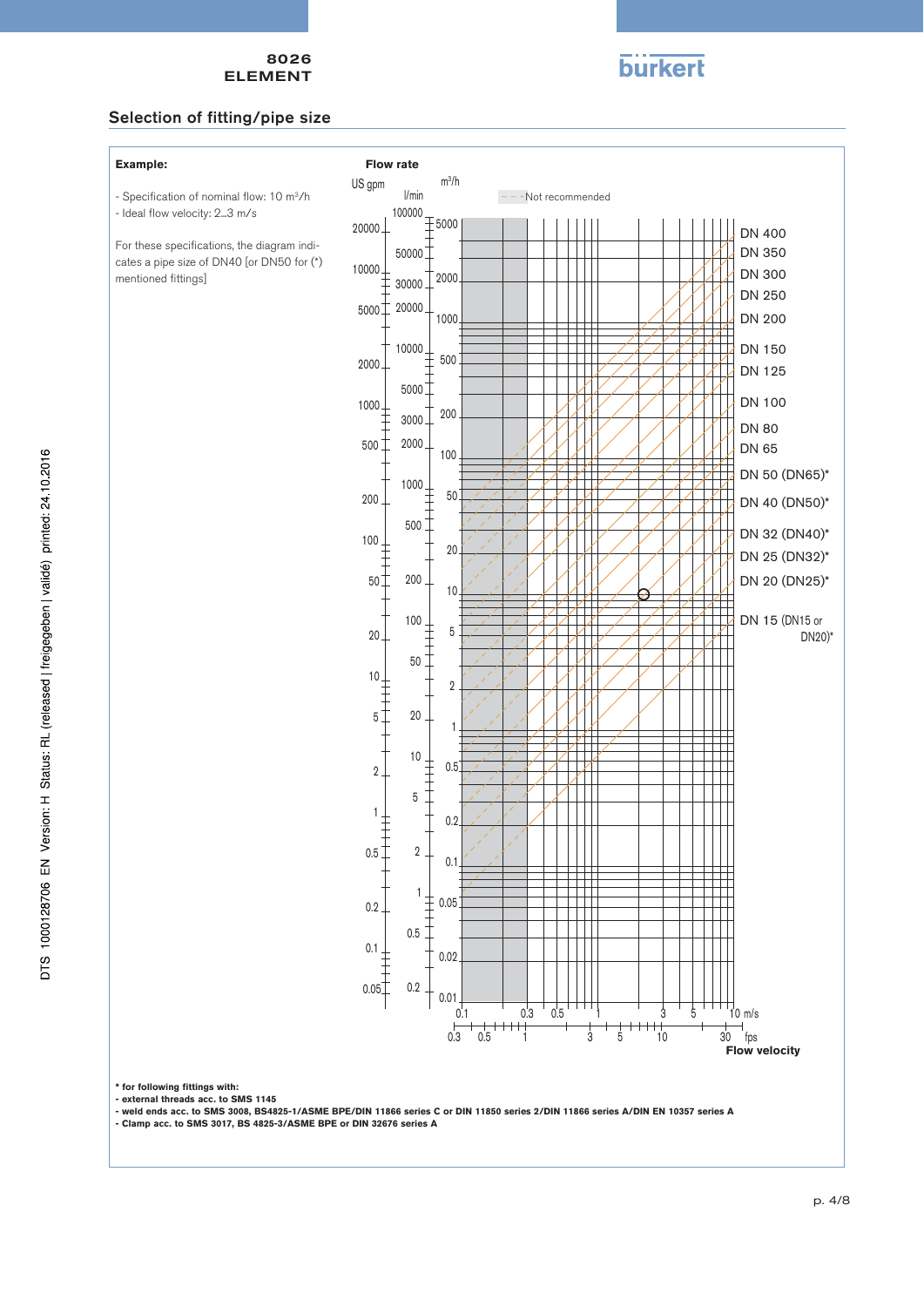

# Dimensions [mm] of flowmeter Type 8026







H

mη

| <b>DN</b> | H with S020 fitting [mm] |               |                       |                     |  |
|-----------|--------------------------|---------------|-----------------------|---------------------|--|
| [mm]      | <b>T-Fitting</b>         | <b>Saddle</b> | <b>Plastic spigot</b> | <b>Metal spigot</b> |  |
| 15        | 233.5                    |               |                       |                     |  |
| 20        | 231.5                    |               |                       |                     |  |
| 25        | 231.5                    |               |                       |                     |  |
| 32        | 234.5                    |               |                       |                     |  |
| 40        | 238.5                    |               |                       |                     |  |
| 50        | 244.5                    | 269.5         |                       | 239.5               |  |
| 65        | 244.5                    | 267.5         | 252.5                 | 245.5               |  |
| 80        |                          | 272.5         | 258.5                 | 250.5               |  |
| 100       |                          | 277.5         | 265.5                 | 260.5               |  |
| 110       |                          | 273.5         |                       |                     |  |
| 125       |                          | 280.5         | 300.5                 | 271.5               |  |
| 150       |                          | 250.5         | 307.5                 | 282.5               |  |
| 180       |                          | 314.5         |                       |                     |  |
| 200       |                          | 326.5         | 328.5                 | 303.5               |  |
| 250       |                          |               | 346.5                 | 363.5               |  |
| 300       |                          |               | 358.5                 | 382.5               |  |
| 350       |                          |               | 371.5                 | 394.5               |  |
| 400       |                          |               | 386.5                 |                     |  |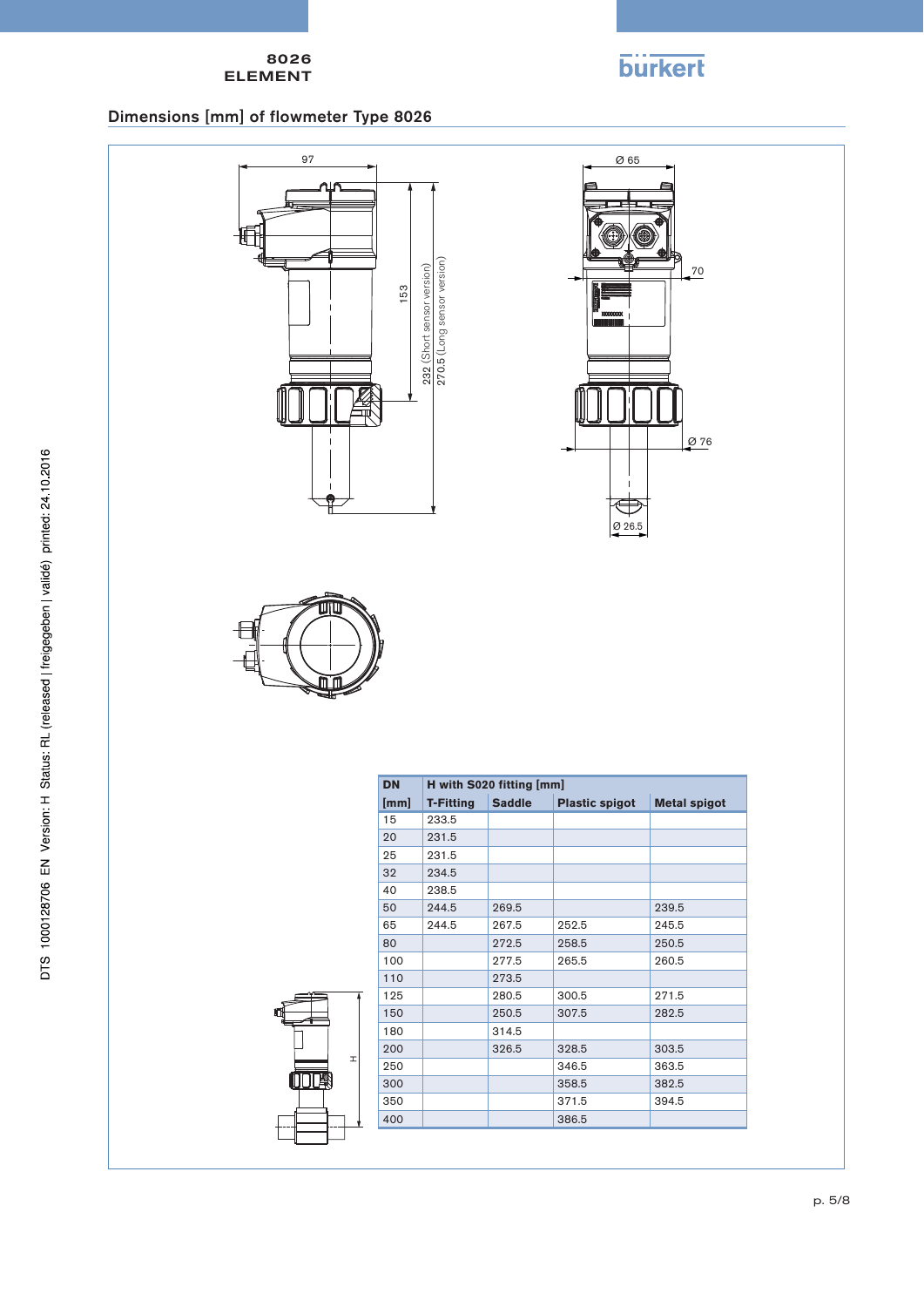

# Ordering information for compact flowmeter Type 8026

A complete flowmeter with integrated paddle-wheel sensor Type 8026 consists of a compact flow ELEMENT flowmeter Type 8026, a removable display/programmer and a Bürkert INSERTION fitting Type S020

The following information is necessary for the selection of a complete device:

- **Item no.** of the desired compact flowmeter **Type 8026** (see ordering chart on p. 7)
- **Item no.** of the selected INSERTION fitting **Type S020** (see separate data sheet)



#### You have always to order separately two components. **Attention!**

When you order devices without display, please take care that you also order at least one display module for the operation. Order no. of the removable display / programming module (see ordering chart on p. 7)

When you click on the orange box "More info." below, you will come to our website for the resp. product where you can download the data sheet.

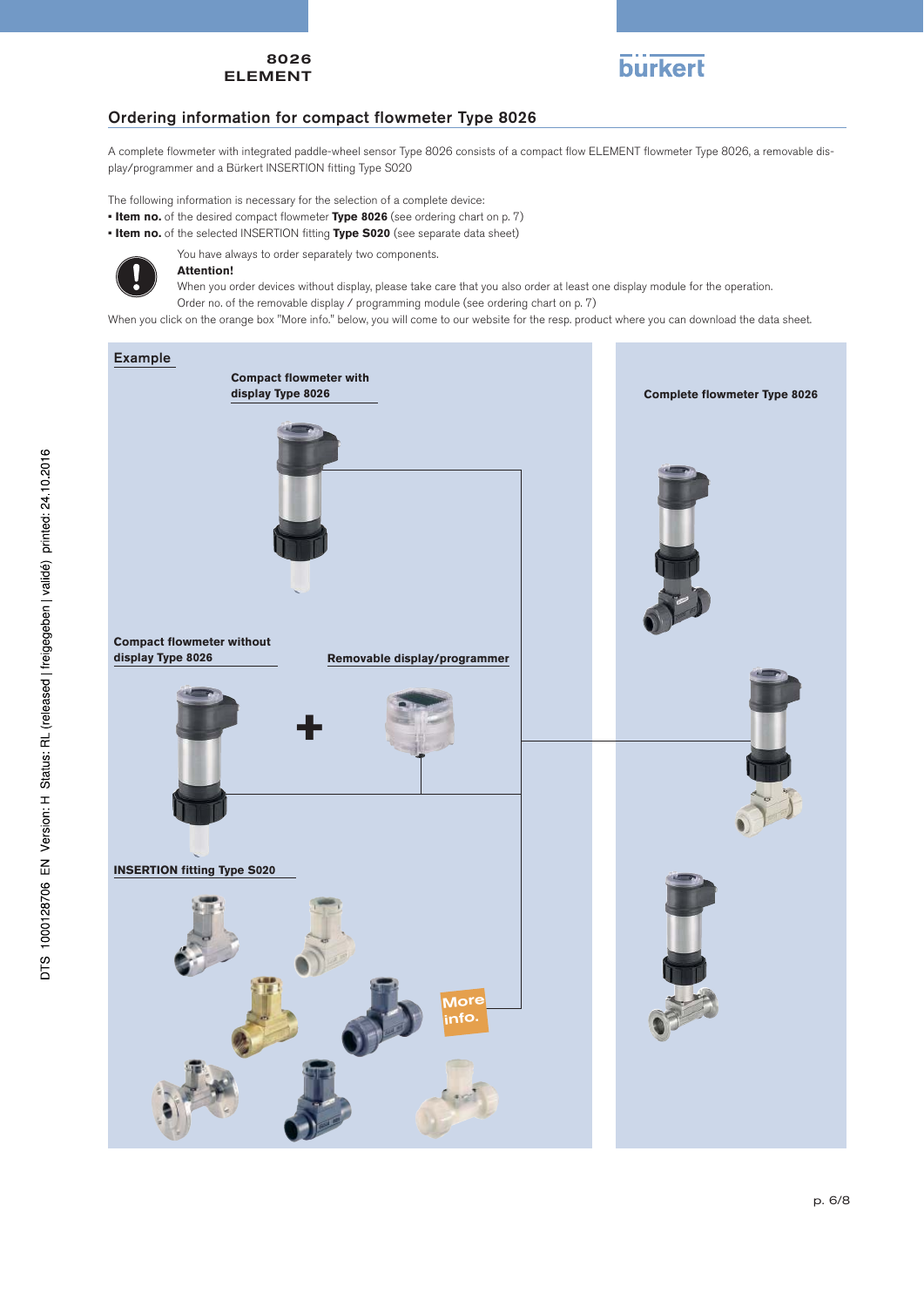# **burkert**

## Ordering chart for compact flowmeter Type 8026

| <b>Specifications</b>                     | Voltage<br>supply                             | Output                                | version<br>Sensor             | connection<br>Electrical       | UL<br>Certification  |                                      | Item no.                             |         |         |
|-------------------------------------------|-----------------------------------------------|---------------------------------------|-------------------------------|--------------------------------|----------------------|--------------------------------------|--------------------------------------|---------|---------|
|                                           |                                               |                                       |                               |                                |                      | without display                      | with display                         |         |         |
| 2 outputs                                 | 1436                                          | 1 x transistor NPN $+$                | Short                         | 5-pin M12                      | <b>No</b>            | 560 860                              | 561 860                              |         |         |
|                                           | V <sub>DC</sub><br>1 x 420 mA<br>$(2-wire)$   |                                       |                               |                                | male fixed connector | $\mathbf{M}_\text{us}$<br>Recognized | 560 863                              | 561 863 |         |
|                                           |                                               |                                       | Long                          | 5-pin M12                      | <b>No</b>            | 560 870                              | 561 870                              |         |         |
|                                           |                                               |                                       | male fixed connector          | $\sum_{\alpha}$<br>Recognized  | 560 873              | 561 873                              |                                      |         |         |
| 3 outputs                                 | 1436                                          | 2 x transistors NPN/                  | Short                         | 5-pin M12                      | <b>No</b>            | 560 861                              | 561 861                              |         |         |
|                                           | V <sub>DC</sub>                               | $PNP + 1 \times 420$ mA<br>$(2-wire)$ |                               |                                |                      | male fixed connector                 | $\mathbf{M}_\text{us}$<br>Recognized | 560 864 | 561 864 |
|                                           |                                               |                                       | Long                          | 5-pin M12                      | <b>No</b>            | 560 871                              | 561 871                              |         |         |
|                                           |                                               |                                       | male fixed connector          | $\sum_{i=1}^{n}$<br>Recognized | 560 874              | 561 874                              |                                      |         |         |
| 1236<br>2 x transistors NPN/<br>4 outputs | Short                                         | 5-pin M12 male and 5-pin M12          | <b>No</b>                     | 560 862                        | 561862               |                                      |                                      |         |         |
|                                           | V DC<br>$PNP + 2 \times 420$ mA<br>$(3-wire)$ |                                       | female fixed connectors       | $\sum_{\alpha}$<br>Recognized  | 560 865              | 561 865                              |                                      |         |         |
|                                           |                                               | Long                                  | 5-pin M12 male and 5-pin M12  | <b>No</b>                      | 560 872              | 561 872                              |                                      |         |         |
|                                           |                                               | female fixed connectors               | $\sum_{\alpha}$<br>Recognized | 560 875                        | 561 875              |                                      |                                      |         |         |

**Note:** FKM seal in standard; 1 Kit including a black EPDM seal and a mounting instruction sheet is supplied with each flowmeter.

#### **Note: Order separately (see accessories)**

- M12 cable plugs (only female for one 4...20 mA output, 1 male + 1 female for two 4...20 mA outputs flowmeter)

### Ordering chart for accessories

| ription<br>Des                             |                                                                                      |         |  |
|--------------------------------------------|--------------------------------------------------------------------------------------|---------|--|
|                                            | Removable display/programmer module (with instruction sheet)                         | 559 168 |  |
| Blind cover with EPDM seal                 |                                                                                      | 560 948 |  |
|                                            | Transparent cover with EPDM seal                                                     |         |  |
| Ring                                       |                                                                                      | 619 205 |  |
| <b>Nut</b>                                 |                                                                                      |         |  |
| Set with 1 green FKM and 1 black EPDM seal |                                                                                      |         |  |
|                                            | 5 pin M12 female straight cable plug with plastic threaded locking ring, to be wired | 917 116 |  |
|                                            | 5 pin M12 male straight cable plug with plastic threaded locking ring, to be wired   | 560 946 |  |
|                                            | 5 pin M12 female straight cable plug moulded on cable (2 m, shielded)                | 438 680 |  |
|                                            | 5 pin M12 male straight cable plug moulded on cable (2 m, shielded)                  | 559 177 |  |